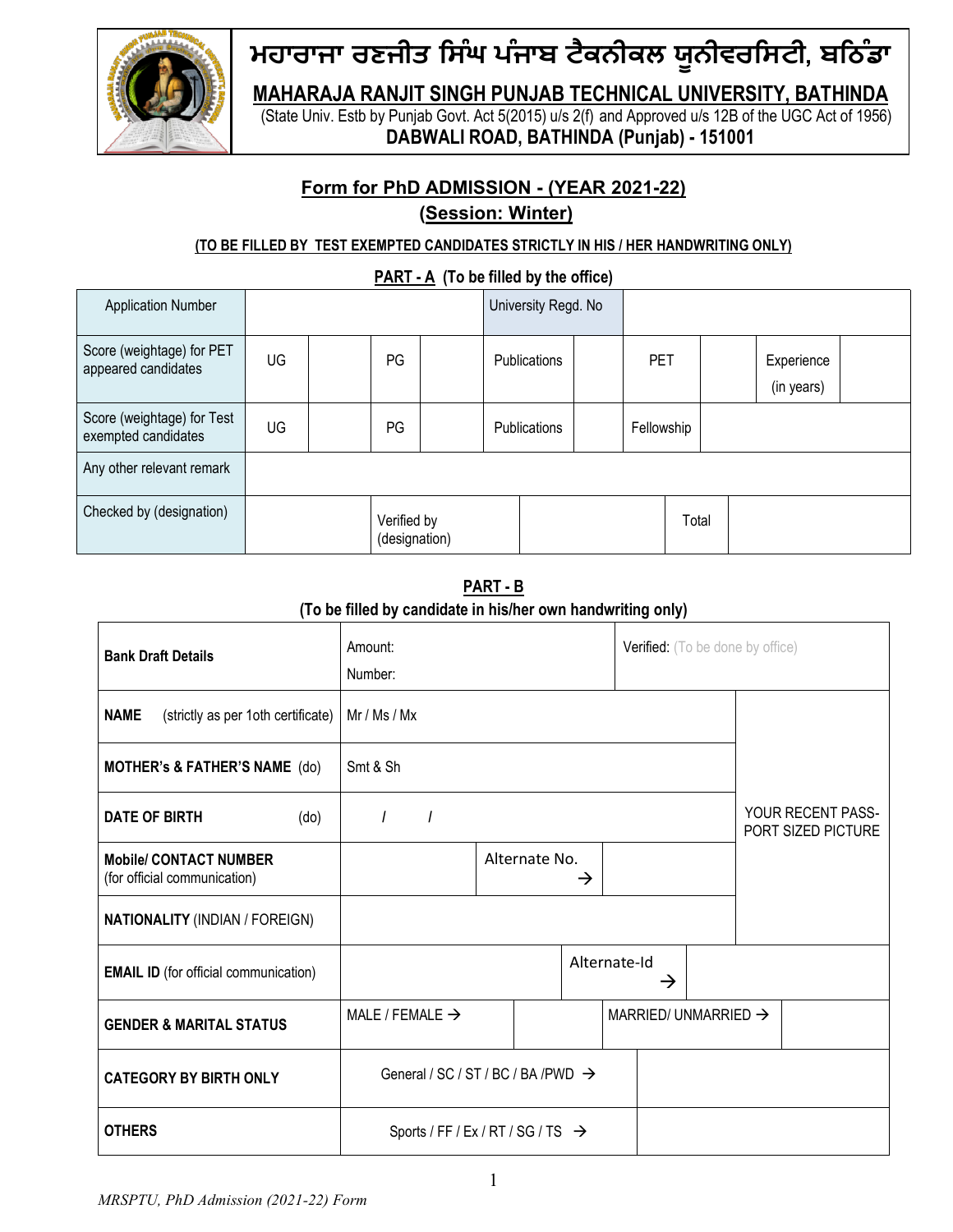|                                | In case Person with Disability (PWD)                                                                                                   |                                  |    | Physically / Visually Handicapped / Not applicable                            |       |                                        |                               |                         |                   |                         |
|--------------------------------|----------------------------------------------------------------------------------------------------------------------------------------|----------------------------------|----|-------------------------------------------------------------------------------|-------|----------------------------------------|-------------------------------|-------------------------|-------------------|-------------------------|
| <b>DETAILS</b>                 |                                                                                                                                        |                                  |    | <b>CORRESPONDENCE ADDRESS</b>                                                 |       |                                        |                               |                         | PERMANENT ADDRESS |                         |
| House No.                      |                                                                                                                                        |                                  |    |                                                                               |       |                                        |                               |                         |                   |                         |
|                                | Street No/ Locality                                                                                                                    |                                  |    |                                                                               |       |                                        |                               |                         |                   |                         |
| City with Pin-code             |                                                                                                                                        |                                  |    |                                                                               |       |                                        |                               |                         |                   |                         |
|                                | District, State & Country                                                                                                              |                                  |    |                                                                               |       |                                        |                               |                         |                   |                         |
|                                | <b>Additional Qualifying Exam</b><br>(MPhil, GATE, GPAT, NET,<br>CSIR-JRF/others (specify)                                             |                                  |    |                                                                               | SCORE |                                        |                               |                         | Validity Period:  |                         |
|                                | FACULTY and DISCIPLINE<br>applied for (Engg & Tech/<br>Pharmacy/Sciences/<br>Commerce & Mgt etc)                                       |                                  |    | <b>FACULTY</b>                                                                |       |                                        |                               |                         | <b>DISCIPLINE</b> |                         |
|                                | <b>ADMISSION CATEGORY</b><br>(Tick appropriate)<br>(Refer PhD Regulations)<br>(only regular candidates would<br>be admitted under ADF) |                                  |    | Full-Time<br>(Sponsored/<br>Fellowship QIP/<br>JRF) specify                   |       | Full-Time<br>(Self-<br>financed)       |                               | Part-Time<br>(Internal) |                   | Part-Time<br>(External) |
| if any (specify)               | <b>SPONSORING AGENCY</b>                                                                                                               |                                  |    |                                                                               |       |                                        |                               |                         |                   |                         |
| <b>PROPOSED</b><br><b>AREA</b> | <b>RESEARCH</b>                                                                                                                        |                                  |    |                                                                               |       |                                        |                               |                         |                   |                         |
| <b>FACULTY only)</b>           | PROPOSED SUPERVISOR/S<br>(from approved MRSPTU<br>supervisors in the Applied                                                           |                                  | 1. |                                                                               |       | 2.                                     |                               |                         | 3.                |                         |
|                                |                                                                                                                                        |                                  |    | <b>ACADEMIC RECORDS</b> (Most recent first down up to $10th$ ) (Attach proof) |       |                                        |                               |                         |                   |                         |
|                                | <b>EXAMINATION</b>                                                                                                                     | <b>DURATION</b><br><b>PERIOD</b> |    | MODE (Regular /<br>Part-Time / Distance)                                      |       | <b>INSTITUTE/</b><br><b>UNIVERSITY</b> | <b>PASSING</b><br><b>YEAR</b> |                         | <b>SUBJECTS</b>   | % MARKS / CGPA          |
| <b>MPhil</b>                   |                                                                                                                                        |                                  |    |                                                                               |       |                                        |                               |                         |                   |                         |
| PG                             |                                                                                                                                        |                                  |    |                                                                               |       |                                        |                               |                         |                   |                         |
| UG                             |                                                                                                                                        |                                  |    |                                                                               |       |                                        |                               |                         |                   |                         |
| $+2$                           |                                                                                                                                        |                                  |    |                                                                               |       |                                        |                               |                         |                   |                         |
| $10^{\text{th}}$               |                                                                                                                                        |                                  |    |                                                                               |       |                                        |                               |                         |                   |                         |
| Others                         |                                                                                                                                        |                                  |    |                                                                               |       |                                        |                               |                         |                   |                         |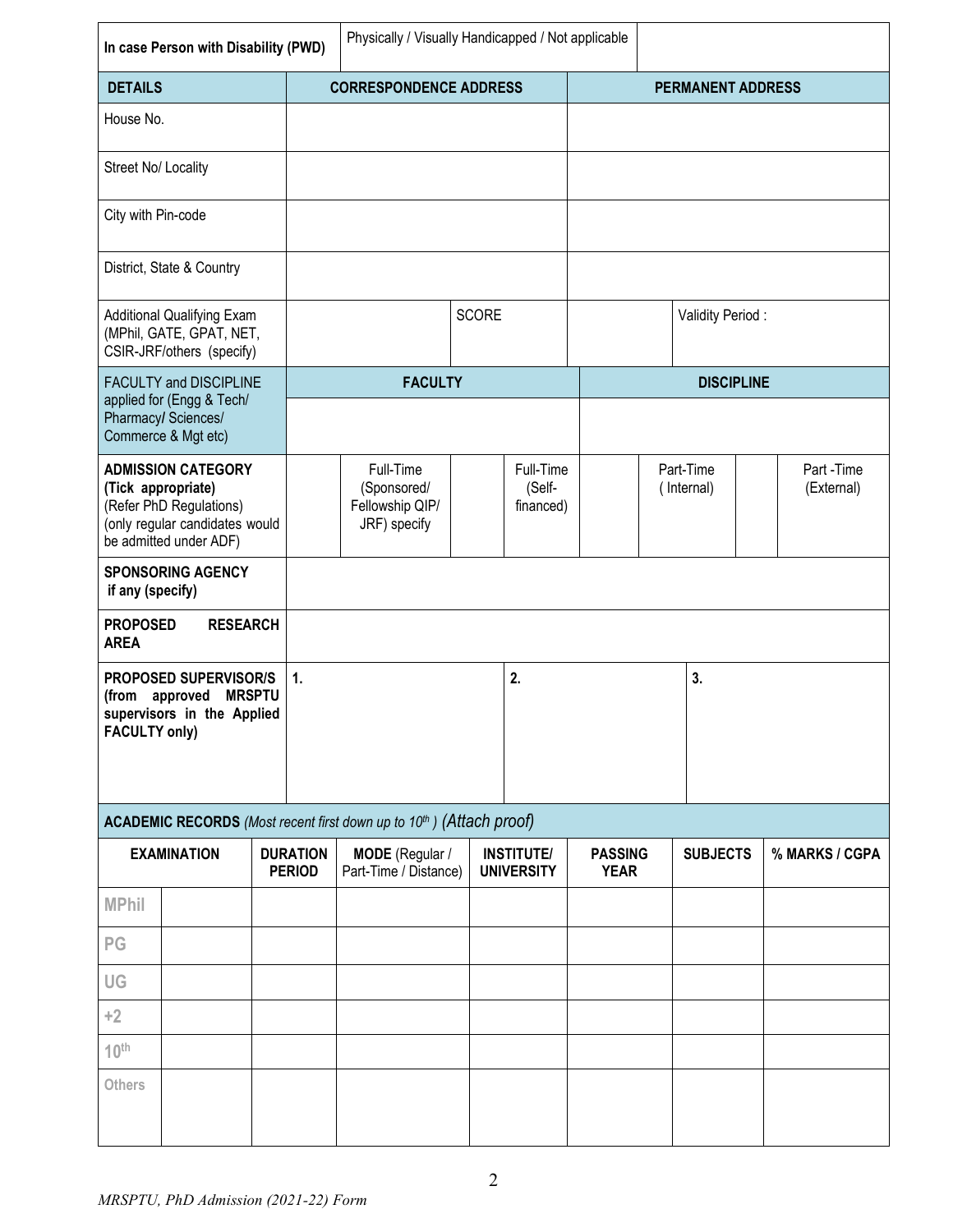|                          |                                |                      | <b>M.TECH / PG THESIS DETAILS</b>                                              |                         |                   |                      |                     |
|--------------------------|--------------------------------|----------------------|--------------------------------------------------------------------------------|-------------------------|-------------------|----------------------|---------------------|
| THESIS TITLE             |                                |                      |                                                                                |                         |                   |                      |                     |
| SUPERVISOR/CO-SUPERVISOR |                                | (Name & Affiliation) |                                                                                |                         |                   |                      |                     |
| any)                     | FELLOWSHIP DURING MTECH/PG (if |                      |                                                                                |                         |                   |                      |                     |
|                          |                                |                      | PUBLICATION DETAILS OF SCI JOURNAL PAPERS (Attach separate sheet, if required) |                         |                   |                      |                     |
| <b>AUTHORS</b>           | <b>TITLE</b>                   |                      | <b>JOURNAL</b>                                                                 | <b>YEAR</b><br>/VOL/NO. | <b>PUBLISHERS</b> | ISBN/<br><b>ISSN</b> | <b>SCI</b><br>(Y/N) |
|                          |                                |                      |                                                                                |                         |                   |                      |                     |

|                                        |              |                      | <b>M.TECH / PG THESIS DETAILS</b>                                                                                                   |                         |                   |                      |                     |
|----------------------------------------|--------------|----------------------|-------------------------------------------------------------------------------------------------------------------------------------|-------------------------|-------------------|----------------------|---------------------|
| THESIS TITLE                           |              |                      |                                                                                                                                     |                         |                   |                      |                     |
| SUPERVISOR/CO-SUPERVISOR               |              | (Name & Affiliation) |                                                                                                                                     |                         |                   |                      |                     |
| FELLOWSHIP DURING MTECH/PG (if<br>any) |              |                      |                                                                                                                                     |                         |                   |                      |                     |
|                                        |              |                      | PUBLICATION DETAILS OF SCI JOURNAL PAPERS (Attach separate sheet, if required)                                                      |                         |                   |                      |                     |
| <b>AUTHORS</b>                         | <b>TITLE</b> |                      | <b>JOURNAL</b>                                                                                                                      | <b>YEAR</b><br>/VOL/NO. | <b>PUBLISHERS</b> | ISBN/<br><b>ISSN</b> | <b>SCI</b><br>(Y/N) |
|                                        |              |                      |                                                                                                                                     |                         |                   |                      |                     |
|                                        |              |                      |                                                                                                                                     |                         |                   |                      |                     |
|                                        |              |                      | <b>EMPLOYMENT DETAILS / OTHER TEACHING/ RESEARCH EXPERIENCE</b><br>(Most recent first & attach extra sheet, if more) (Attach proof) |                         |                   |                      |                     |
| <b>EMPLOYER</b>                        |              | <b>TITLE OF POST</b> | <b>REGULAR/TEMP/</b>                                                                                                                | <b>PAY SCALE</b>        |                   |                      | <b>DURATION</b>     |
|                                        |              |                      | <b>ADHOC/ HRLY</b>                                                                                                                  |                         |                   | <b>FROM</b>          | T <sub>0</sub>      |
|                                        |              |                      |                                                                                                                                     |                         |                   |                      |                     |
|                                        |              |                      |                                                                                                                                     |                         |                   |                      |                     |

| <b>DURATION</b><br><b>EMPLOYER</b><br><b>TITLE OF POST</b><br><b>REGULAR/TEMP/</b><br><b>PAY SCALE</b><br><b>ADHOC/ HRLY</b><br><b>FROM</b><br>TO<br><b>SIMULTANEOUS STUDIES (IF ANY):</b>                                                                                                                                                                                                                                                                                           |
|--------------------------------------------------------------------------------------------------------------------------------------------------------------------------------------------------------------------------------------------------------------------------------------------------------------------------------------------------------------------------------------------------------------------------------------------------------------------------------------|
|                                                                                                                                                                                                                                                                                                                                                                                                                                                                                      |
|                                                                                                                                                                                                                                                                                                                                                                                                                                                                                      |
|                                                                                                                                                                                                                                                                                                                                                                                                                                                                                      |
|                                                                                                                                                                                                                                                                                                                                                                                                                                                                                      |
|                                                                                                                                                                                                                                                                                                                                                                                                                                                                                      |
|                                                                                                                                                                                                                                                                                                                                                                                                                                                                                      |
| <b>OTHER</b><br><b>ANY</b><br><b>COURSE</b><br><b>BEING</b><br><b>UNDERTAKEN</b><br>SIMULTANEOUSLY IN OTHER INSTITUTE/ UNIVERSITY<br>LEADING TO AWARD OF ANY OTHER DEGREE IN ADDITION<br>TO PRESENT PhD RESEARCH WORK:<br>(If Yes, Give details $\rightarrow$ )<br>Any other relevant Information, If not covered above                                                                                                                                                              |
| _ s-d/o Sh _<br>, do hereby Undertake, Declare & Affirm as under:<br>DECLARATION: I,                                                                                                                                                                                                                                                                                                                                                                                                 |
| 1. That, I have carefully read & <i>Understood</i> all PhD Ordinances & Regulations of MRSPTU and shall abide by them in totality<br>2. That, the information given in this form is true, complete and accurate. Further, no information or other material information<br>has been omitted or concealed. In case of any departure from truth, I hereby lose my right of candidature, out-rightly<br>3. That, I shall obey MRSPTU 'HONOR CODE' and Research Ethics in letter & spirit |
| <b>Signature of candidate:</b><br>Date:<br>Place:                                                                                                                                                                                                                                                                                                                                                                                                                                    |
| Important Note: Please attach self attested copies of all testimonials including qualifications, category, sponsorships,<br>employments and Research publications in SCI Journals.                                                                                                                                                                                                                                                                                                   |

| Signature of candidate:                                                                                                  | Date: | Place: |
|--------------------------------------------------------------------------------------------------------------------------|-------|--------|
| Important Note: Please attach self attested copies of all testimonials including qualifications, category, sponsorships, |       |        |
| employments and Research publications in SCI Journals.                                                                   |       |        |